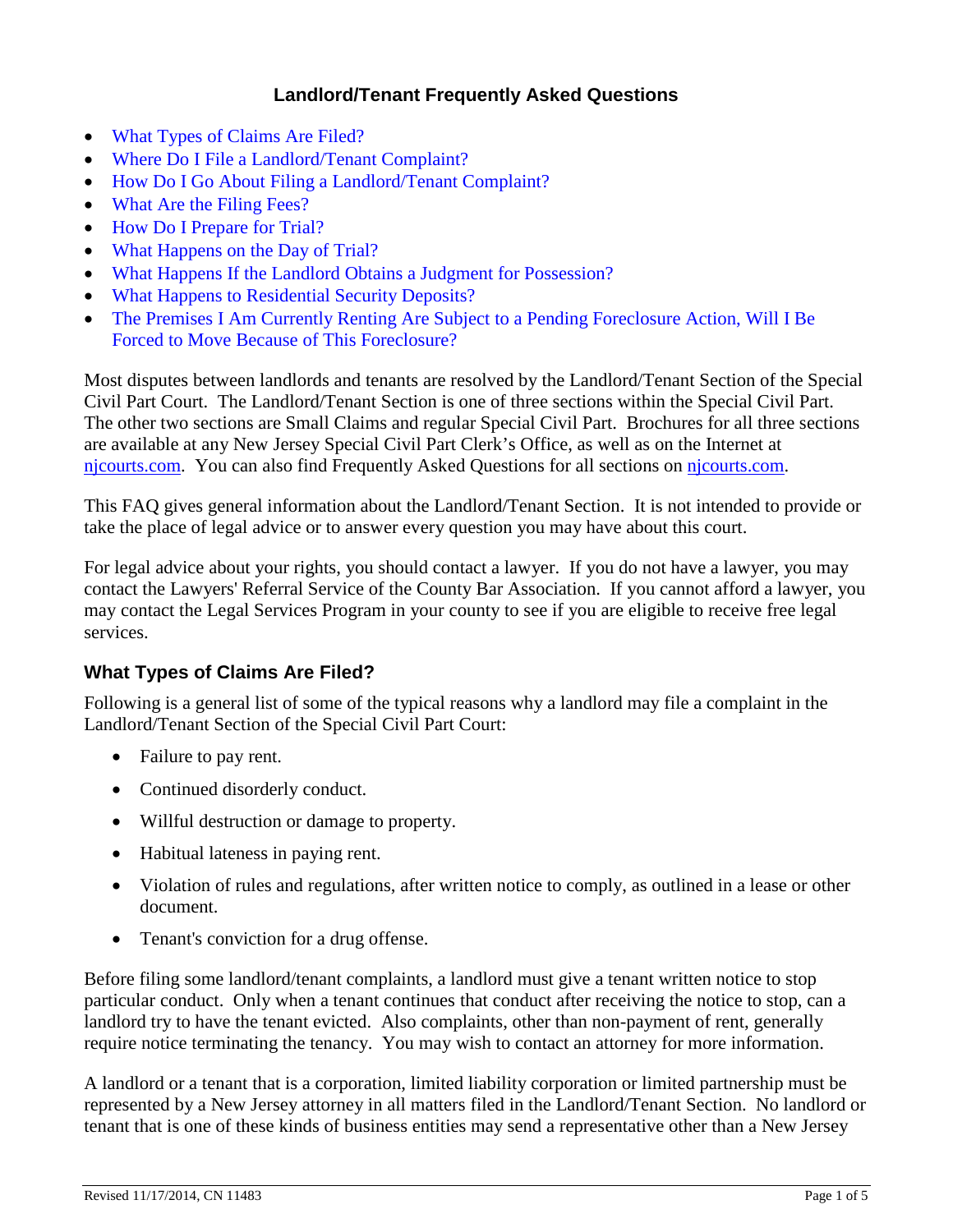licensed lawyer or other court permitted lawyer to court. A partner in a general partnership can represent themselves in the Landlord/Tenant section of the Special Civil Part Court.

# <span id="page-1-0"></span>**Where Do I File a Landlord/Tenant Complaint?**

A complaint must be filed with the Office of the Special Civil Part Clerk in the county where the rental premises are located.

# <span id="page-1-1"></span>**How Do I Go About Filing a Landlord/Tenant Complaint?**

Forms required for filing a landlord/tenant action are the *Verified Complaint*, the *Summons and Return of Service*, and the *Certification*; all of which are available at the New Jersey Special Civil Part Clerk's Office where the rental premises are located, as well as on the Internet at [njcourts.com.](http://www.judiciary.state.nj.us/prose/#landtent) You can also find a list of the Special Civil Part Clerk offices, addresses, and phone numbers at [njcourts.com.](http://www.judiciary.state.nj.us/prose/10150_spcclerkofc.pdf)

The forms, along with the appropriate fees, can be sent to the court through the mail or delivered in person. When filing you must include the following:

- Enter your full name, address and telephone number.
- To ensure proper service of the complaint, provide the correct name(s) and address(es) of the person(s) named in the complaint as defendant(s). It is important that the defendant be properly identified as an individual, a sole proprietorship, a partnership or a corporation.
- Give all information for the type of complaint you're filing, as indicated on the forms.
- Landlord/Tenant complaints against residential tenants, on the basis of non-payment of rent, must be signed and verified only by those persons with personal knowledge of the facts supporting this complaint. There are other specific facts that must also be included and verified, and are contained in the complaint form.
- <span id="page-1-2"></span>• If a landlord has filed the complaint on the basis of something other than non-payment of rent, the landlord must attach to the summons and complaint all applicable notices that were previously sent to the tenant and which will be relied upon by the landlord.
- Sign and date the completed forms. Have an original and two copies of your completed forms for each defendant, or tenant, named in the summons and complaint forms.
- Pay the correct filing and service fees when filing the complaint with the Office of the Clerk of the Special Civil Part.

### **What Are the Filing Fees?**

The cost for filing a complaint in the Landlord/Tenant Section is:

- \$50 for one defendant/tenant.
- \$5 for each additional defendant/tenant.
- <span id="page-1-3"></span>• In addition, you must pay a mileage fee for delivery of the summons and complaint by a Special Civil Part Officer. The staff of the Special Civil Part Clerk's Office can inform you of the mileage fee. The landlord can pay by cash or check, made payable to the *Treasurer, State of New Jersey*.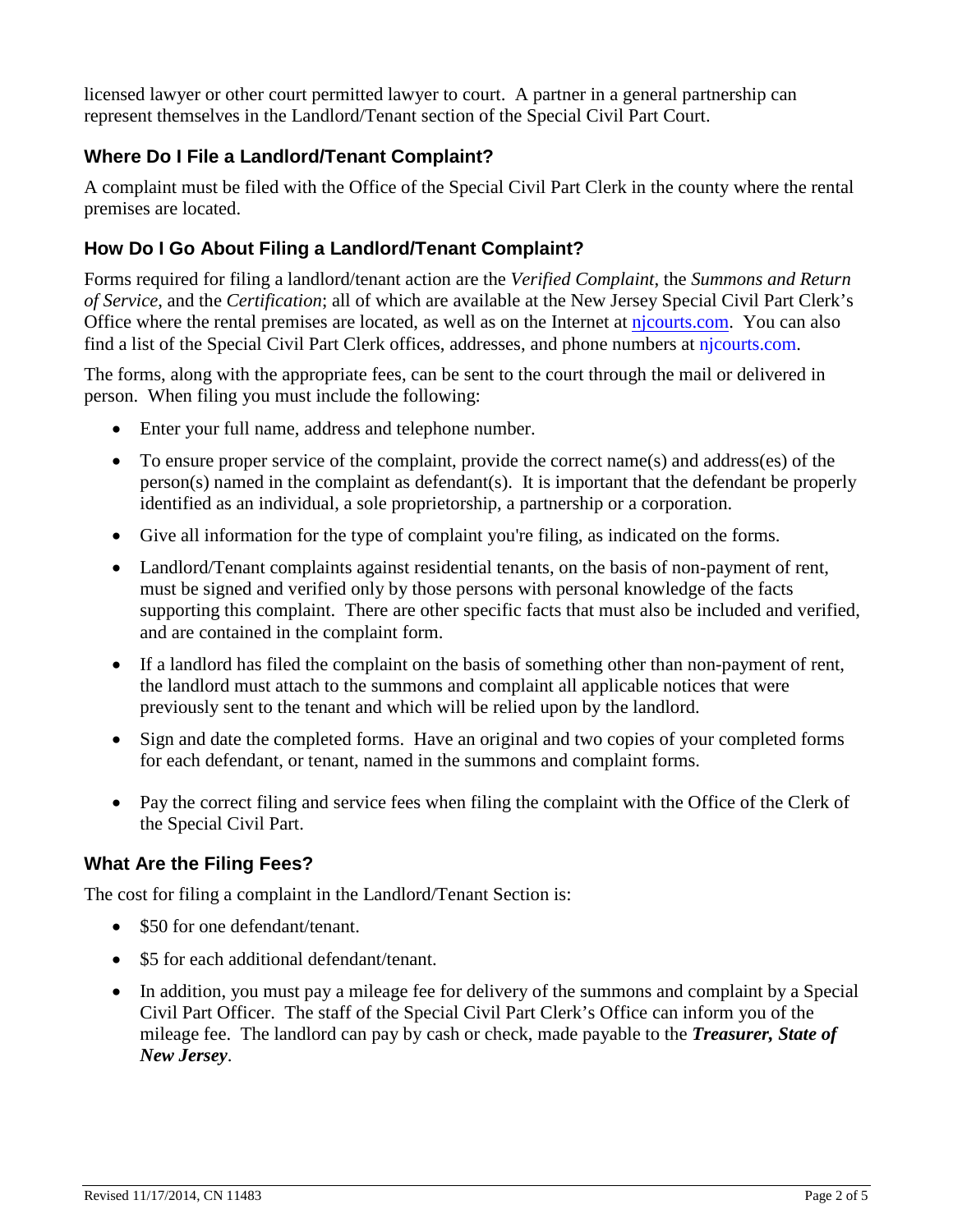# **How Do I Prepare for Trial?**

#### *Landlord*

If you are the landlord, you must come to court and prove the statements made in the complaint are true. Arrange to have in court any witnesses you need to prove your case. A written statement, even if made under oath, cannot be used in court. Only actual in-court testimony of the witnesses will be allowed. Prepare your questions in advance.

Bring to court records of any transactions that may help you prove your case. Such records may include:

- Leases, estimates, bills, rent receipt records.
- Dishonored checks.
- Letters, photographs.
- Other documents proving your claim.

*If the landlord is withdrawing the complaint, immediately call the Special Civil Part Clerk's Office so that the Special Civil Part Clerk's Office can mark the case as withdrawn and cancel any interpreter or special accommodation, if any, that may have been arranged. If the parties settle their case prior to the scheduled trial date, and it's regarding a residential property, that settlement agreement may need to be reviewed and/or approved by a judge in the event it needs to be enforced later on by any of the parties.*

#### *Tenant*

If you are the tenant, you don't have to file a written answer, but you must come to court and prove that the statements made by the landlord in the complaint are not true. Arrange to have in court any witnesses you need to prove your case. A written statement, even if made under oath, cannot be used in court. Only actual testimony of the witnesses will be allowed.

Bring to court all applicable records. Such records may include:

- Rent receipts, canceled checks.
- Leases.
- Letters and notices to or from the landlord.
- Photographs.
- Other documents proving your case.

If you have not paid rent because the landlord did not make necessary repairs, you have to prove to the court how serious the problems are and how they are affecting your use of the rented premises. If you have not paid your rent, you should bring the amount the landlord claims you owe to court. Only cash, certified check, or money order made payable to the *Treasurer, State of New Jersey*, is acceptable.

#### <span id="page-2-0"></span>**What Happens on the Day of Trial?**

Both the tenant and landlord must come to court at the time and date stated on the summons unless otherwise notified by the court. Bring all evidence and witnesses needed to present your case. If both the landlord and tenant appear, they may first be required to meet with a court approved mediator or settlor in an attempt to settle the case. This person is not a judge.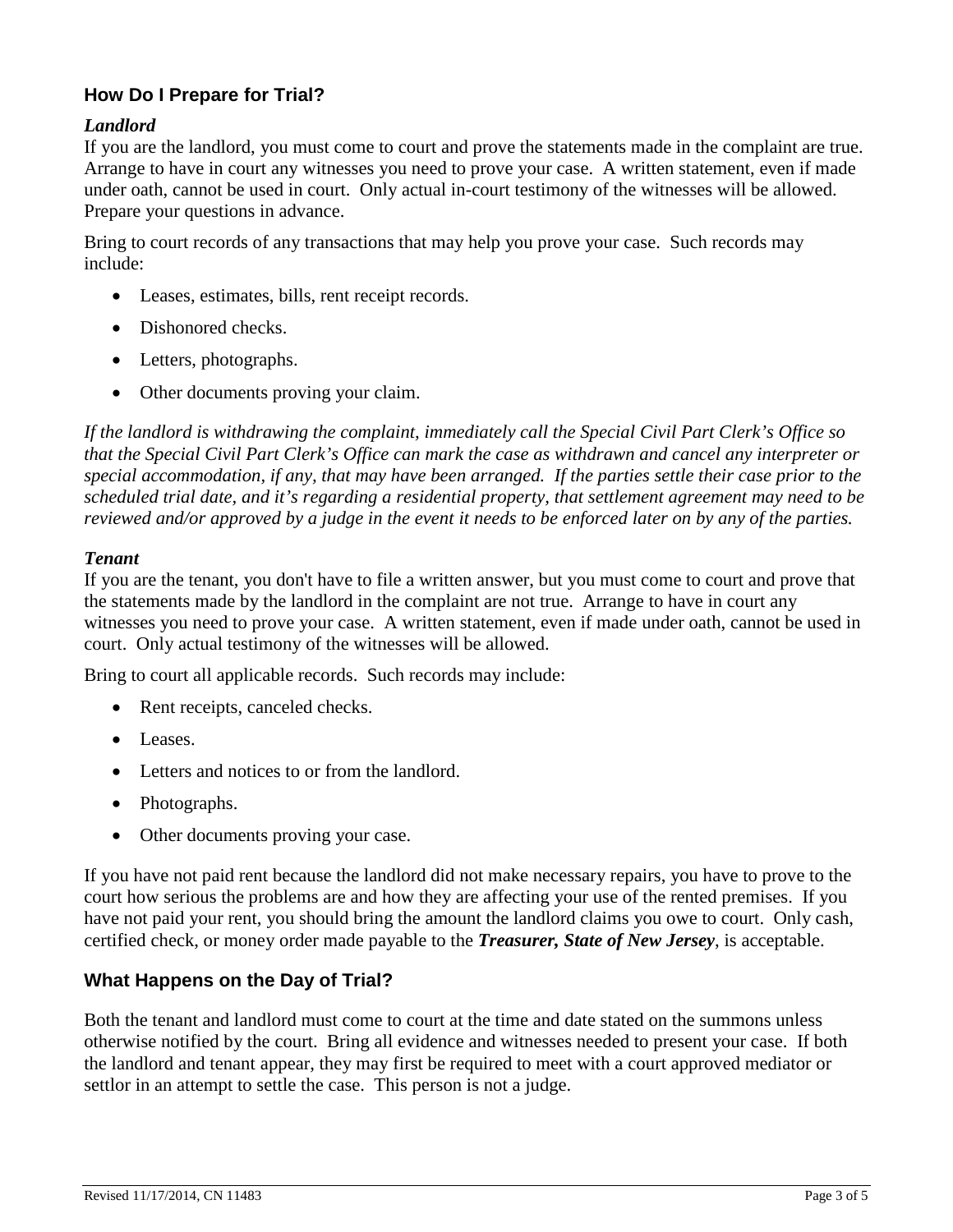If an agreement is reached, an agreement or settlement form is available in every Special Civil Part Court to be used by the parties and it must be reviewed and/or approved by the judge when the tenant has no attorney representing them and it concerns residential property.

Both the landlord and tenant will be able to present their case to the judge if the parties are unable to settle their case. If the judge decides in favor of the tenant, the case will be dismissed. If the judge decides in favor of the landlord, a "judgment for possession" will be granted. A judgment for possession allows the landlord, within specific time limits, to have the tenant removed from the premises by a Special Civil Part Officer.

If the landlord fails to appear at the scheduled date and time, the case will be dismissed against the landlord. If the tenant fails to appear at the scheduled date and time, the landlord will obtain a default and upon the timely filing of certain mandatory certification forms, the landlord will obtain a default judgment for possession.

If the landlord's complaint is for non-payment of rent and the tenant offers to pay all the rent due, plus court costs, before or on the day of the court hearing, the landlord must accept the rent and the case will be dismissed. If the landlord doesn't accept the money, it may be deposited with the Clerk of the Special Civil Part. The judgment will then be voided and the tenant does not have to move out of the premises.

# <span id="page-3-0"></span>**What Happens If the Landlord Obtains a Judgment for Possession?**

If a landlord obtains a judgment for possession, the landlord may apply to the Clerk of the Special Civil Part for a warrant or removal, which permits the landlord to force the tenant to move out of the rental premises. The fee for a warrant of removal is \$35 plus the applicable Special Civil Part Officer's mileage fee. A second mileage fee will also be required to be paid to the Special Civil Part Officer directly, if it is necessary for the officer to revisit the residential rental property and execute the same warrant of removal that the officer previously served upon the tenant. The Special Civil Part Clerk's Office staff can inform the landlord of the applicable mileage fees. The warrant of removal may not be issued to a Special Civil Part Officer until the expiration of three (3) business days (not counting the court day) after the judgment for possession is granted.

The Special Civil Part Officer is required to provide a residential tenant at least three (3) business days to move all persons and belongings from the premises. Again, this date does not include holidays, weekends or the date that the warrant of removal was originally served by the Special Civil Part Officer upon the residential tenant. The Special Civil Part Officer is not required to provide a commercial tenant with any three business day notice, as the officer can serve the warrant for removal and evict the commercial tenant at the same time.

If the residential tenant does not move out after three (3) business days from the date that they were served with the warrant of removal, the landlord must arrange with the Special Civil Part Officer directly to have the residential tenant evicted or locked out. The Special Civil Part Officer will tell the landlord the fees charged for this eviction, which cannot be greater than \$50, and the landlord pays this fee and the second mileage fee to the Special Civil Part Officer directly.

Following the eviction, the landlord must allow the tenant remove personal belongings from the premises. If a tenant vacates the rental premises but fails to move their personal belongings, the landlord must still comply with the provisions of the New Jersey Tenant's Abandoned Property statute. The landlord should consult with an attorney for those requirements.